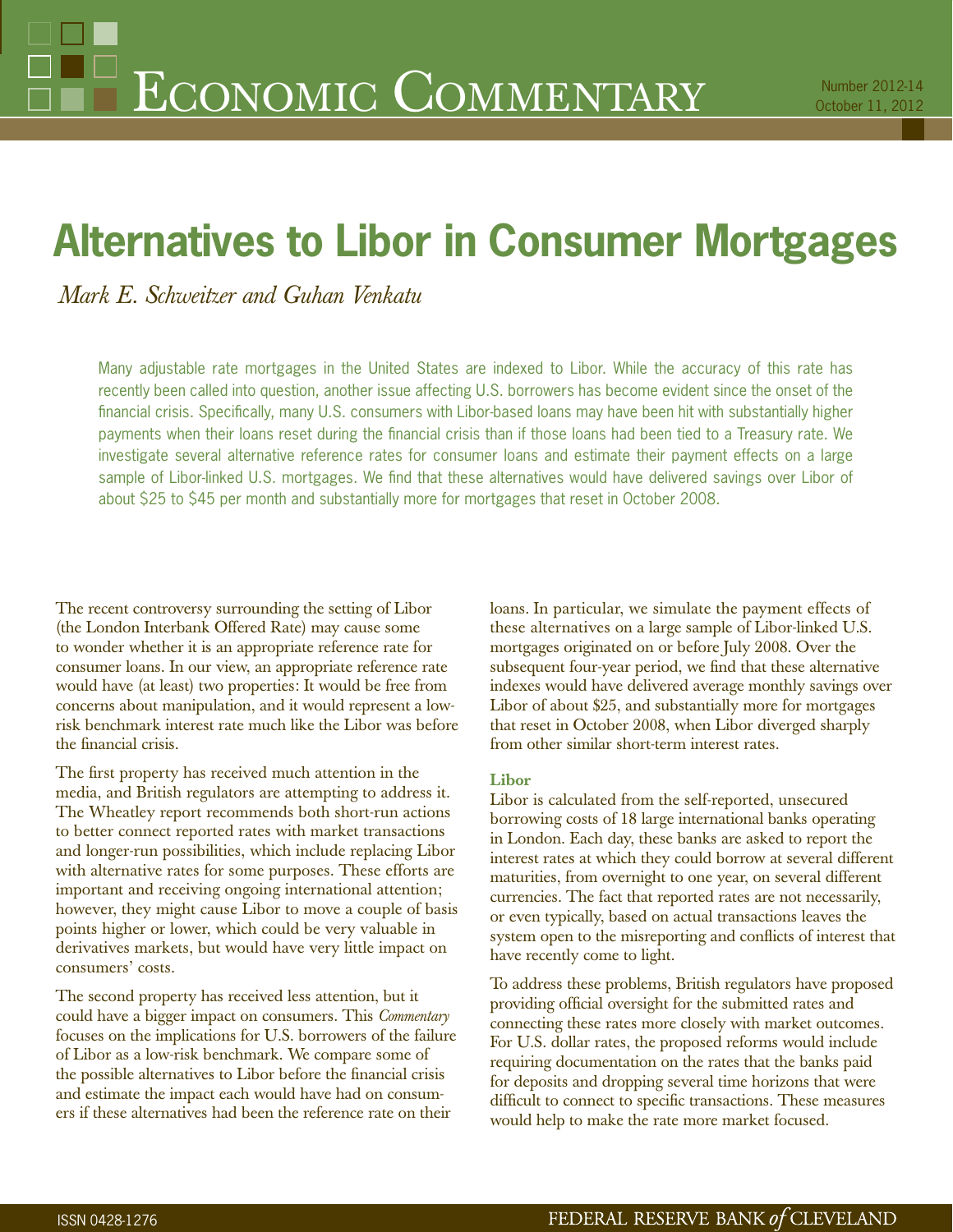But the bigger issue for borrowers in the United States has been the fact that some of the reporting banks have at times had to pay higher rates due to market perceptions of the risk associated with lending to these banks. In our view, the purpose of an index rate in an adjustable rate consumer loan is to link the borrower's payment levels to the overall interest rate structure, which is typically done by indexing the loan to a low-risk benchmark. The risk associated with a particular consumer loan can then be accounted for in the margin paid above the index rate, so that even subprime borrowers could have loans linked to a low-risk benchmark like Libor.

Prior to the financial crisis, Libor was a reasonable and reliable proxy for a very low-risk interest rate. How can we see this? The six-month Libor rate averaged just 12 basis points higher than the "risk-free" six-month Treasury rate from 2000 to 2007. But during the financial crisis, some of the banks participating in the Libor survey were viewed as having a greater risk for failure, and this risk was then priced into Libor. Accordingly, Libor became significantly higher than other similar short-term interest rates and remains somewhat elevated relative to these rates even today.

## **The Alternatives**

What would a good alternative to Libor look like? Because they satisfy the two criteria we suggested above, we favor alternatives that are market-based and that reflect the low-risk borrowing rates that were effectively captured by precrisis Libor. Additionally, a rate that is not susceptible to large day-to-day swings, which could lead to windfall gains or losses depending on the day a loan is scheduled to reset, would also be desirable.

One option for consumers who take out adjustable rate mortgages (ARMs) would be to link the ARMs with

Treasuries. The one-year Treasury constant-maturity rate, as published by the Federal Reserve Board of Governors, is the other common rate for mortgage indexation in the United States, and it was used widely before Libor became more prominent. One argument against using Treasuries as a benchmark rate is that Treasuries have been exposed to "flight-to-quality episodes," where investors shift an inordinate amount of investment into very low-risk securities, depressing their yields. This tendency could make investors less inclined to purchase securities whose underlying assets were mortgages linked to Treasuries. Nevertheless, there are still loans linked to Treasuries being originated today.<sup>1</sup>

While the Treasury rate still seems like one good option, there are other good candidates, which are more similar to Libor rates, in that they are associated with bank borrowing costs rather than government borrowing costs. For example, one possibility is the "effective" federal funds rate, which measures interbank borrowing costs on deposits that banks hold with the Federal Reserve to meet their reserve requirements.2 Indeed, the British equivalent of the federal funds rate is used in the United Kingdom for a popular form of ARM known as a "tracker mortgage." Perhaps the largest disadvantage of the federal funds rate is that it is an overnight rate, so it does not reflect the term premium associated with lending over a longer horizon, like Libor does.

Fortunately, there are other market rates which do account for the term premium in bank funding markets. The rate on overnight indexed swaps (OIS) measures the expected average of overnight interest rates over a fixed horizon. This rate is market-based and regularly published for maturities from overnight to two years. It is also based on a low-risk transaction: since it is an interest-rate swap agreement, the principal of the loaned funds supporting the transaction is

## **Figure 1. Libor and Possible Alternatives: Selected Short-Term Interest Rates, Daily**



Sources: British Bankers' Association; Bloomberg Financial Services; "Selected Interest Rates," Statistical Release H.15., Federal Reserve Board.

# **Table 1. Libor and Alternatives, January 2000 to December 2007**

| <b>Alternative</b>        | <b>Predicted</b><br>differential ( $\alpha$ ) | <b>Comovement</b><br>$(\beta)$ | <b>Model</b><br>fit $(r^2)$ |
|---------------------------|-----------------------------------------------|--------------------------------|-----------------------------|
| <b>Federal funds rate</b> | 0.283                                         | 0.992                          | 0.977                       |
| OIS-6 month               | 0.163                                         | 1.000                          | 0.991                       |
| OIS-1 Year                | $-0.130$                                      | 1.044                          | 0.971                       |
| <b>Treasury-6 month</b>   | 0.120                                         | 1.057                          | 0.986                       |
| <b>Treasury-1 Year</b>    | $-0.236$                                      | 1.135                          | 0.976                       |

Sources: British Bankers' Association; Bloomberg Financial Services; "Selected Interest Rates," Statistical Release H.15., Federal Reserve Board; authors' calculations.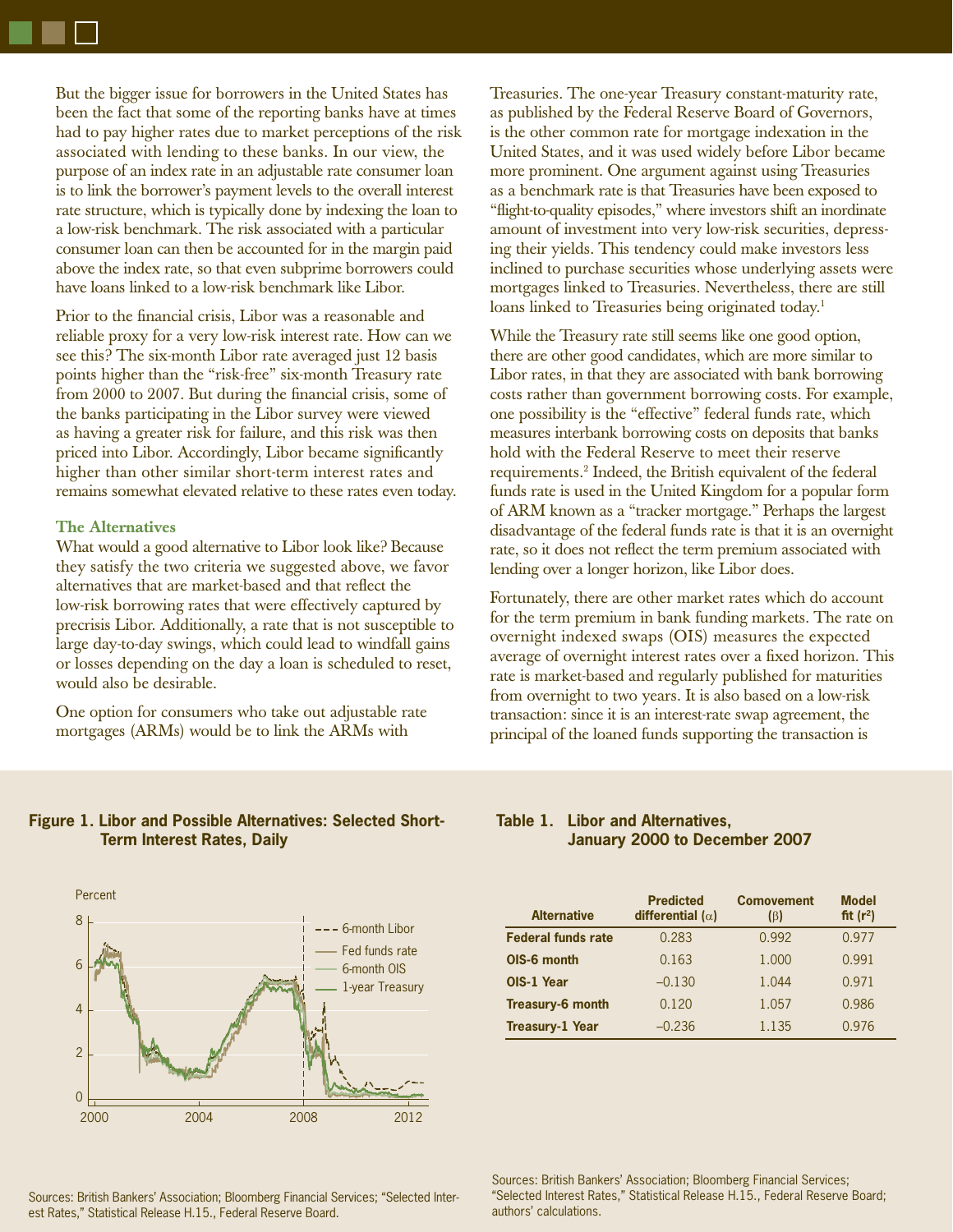never at risk. In the United States, OIS contracts are based on the average federal funds rate expected over a given horizon.

Finally, some newer alternative series like repo rates (for example, General Collateral Finance Repurchase Agreements) could serve as market-based alternatives to Libor. The repo market is a major source of wholesale funding for banks and is highly liquid. The lending is fully collateralized, so counterparty risk is not a major factor in yields. While repo rates are an interesting option, they were not available prior to the financial crisis. This makes it difficult to evaluate how well these rates will reflect the overall structure of interest rates in normal times.

Figure 1 shows that many of these rates moved closely together prior to the financial crisis, even on a daily basis, though there are clearly differences in their average levels and occasional idiosyncratic movements. The figure also shows that after the financial crisis takes hold. Libor is clearly distinct from the other interest rates. During this period, the elevation in Libor reflects concerns about the ongoing viability of money center banks. More recently, in 2012, Libor moves up and down over concerns about the size of European sovereign debt risk on bank balance sheets. Even setting these fluctuations aside, it's important to note that Libor has maintained a much wider gap over other rates than was true prior to the financial crisis.

The level of risk each rate reflects, whether due to concerns about counterparties or simply the duration of a loan, is distinct. This might seem to rule out alternatives to Libor that include more or less risk and thus are on average higher or lower. But if the premiums paid to these risks are essentially constant, all that is needed is a simple adjustment. Using the precrisis period, we attempt to isolate these differences, in order to make this simple adjustment. To do this, we regress six-month Libor on the alternatives discussed above, from January 2000 to December 2007.

This regression identifies the average difference between each of these alternative rates and Libor, and also accounts for the degree to which the two rates move together. The average difference in the rates is of particular interest because it represents the adjustment that needs to be made in an alternative rate for this rate to reflect the bundle of risks that the precrisis Libor reflects. For example, a low-risk security like a U.S. Treasury of the same duration would need to be adjusted slightly upward to be comparable to the sixmonth Libor. Finally, the  $\mathbb{R}^2$  of the regression summarizes the tightness of this relationship.

Table 1 shows the regression estimates for each alternative rate. The estimates on these coefficients are quite tight, so the differential in the rates typically has a 95 percent confidence interval of plus or minus 2 basis points. The estimated comovements of the interest rate pairs are close to one, although statistically only the six-month OIS is indistinguishable from a one-to-one comovement. When the comovement is estimated to be over one, this implies that an alternative's variability needs to be amplified to fit Libor; when the value is estimated to be less than one, this implies that the alternative's variation needs to be reduced to fit Libor.

The model fit for each of these alternatives is high, which combined with the near-one-to-one comovements and tightly estimated differentials indicates that these rates were reliably linked prior to the financial crisis. These results suggest that it is reasonable to consider a simple adjustment to the alternative interest rates in order to mimic Libor in the precrisis period. Ultimately, the market for ARMs would determine what the

## **Figure 2. Constructed Alternatives Based on Other Interest Rates**



#### Sources: British Bankers' Association; "Selected Interest Rates," Statistical Release H.15., Federal Reserve Board; authors' calculations.

# **Figure 3. Monthly Interest Rate and Scaled Payment Differences, Median Difference, October 2008 Resets**



Note: Payment differences are scaled to the payment per \$100,000 of principal. Sources: British Bankers' Association; Bloomberg Financial Services; LPS Applied Analytics.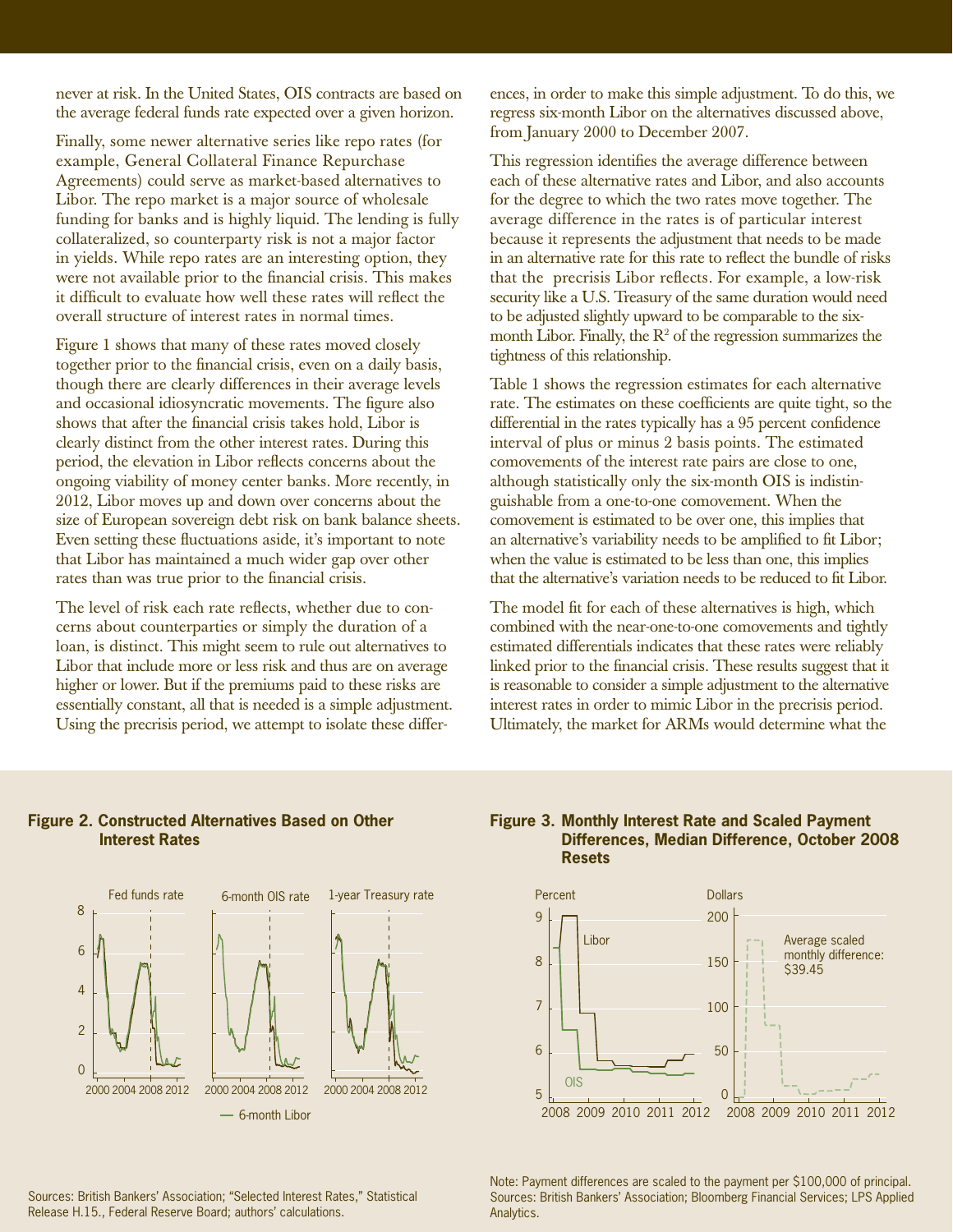

premium would be for loans based on a given alternative, but as a starting point, these simple adjustments are a useful approximation for expected market outcomes.

Figure 2, in three panels, plots six-month Libor against alternative rates that have been adjusted using the information in table 1. The tight link between the alternatives, after adjustments, and Libor in the precrisis period is very evident. After 2007, however, these "Libor-consistent" alternatives don't track Libor very well. In part, this gap reflects the fact that Libor, following the financial crisis, is now embedding new risks, or more precisely now embedding nonzero credit risk associated with the banks in its panel.

#### **Interest Rate and Monthly Payment Simulations**

To conduct our simulation of the effects of alternative indexes on consumer mortgage rates, we rely on loan-level data from LPS Applied Analytics. This dataset covers about twothirds of all mortgages in the United States. We begin with the loans that existed in July 2008, just prior to the most acute phase of the financial crisis, and prior to the point when Libor rates spiked. Since we're interested specifically in the loans linked to Libor, we focus on only these loans. Out of the roughly 38 million first-lien U.S. mortgages in the dataset at this time, Libor-linked mortgages constituted about 8.7 percent—or about 3.3 million—and represented a little more than half of all outstanding nonoption ARMs.

Within this group, about 80 percent are prime, and about 20 percent are subprime. The vast majority of these mortgages (95 percent) have 30-year terms. Most are hybrid ARMs, which means that the interest rate on the loan is fixed for some prespecified term. For example, more than half of the prime ARMs in this dataset are so-called 5/1 loans. These loans have a fixed interest rate for five years, and they reset on an annual basis thereafter. The 7/1 and 10/1 mortgages account for another approximately 20 percent of prime loans. And 2/28 and 3/27 loans-which have two and three-year fixed-rate periods, respectively—make up approximately another 20 percent. These last two types make up the vast majority of subprime ARMs in this dataset, accounting for about 92 percent. Unlike prime ARMs in the dataset, wherein approximately three-quarters reset every year, nearly all subprime ARMs in this sample reset every six months.

For each mortgage in our sample of Libor-linked loans, we project the payment differences that homeowners would have seen had their mortgages been linked to an alternative to Libor, of the sort shown in Figure 2. ARMs typically come with caps that limit how much a mortgage's interest rate can change, either during its periodic resets or over the life of the loan. We implement the adjustment caps that are identified in the LPS data for each individual loan. This feature blunts the impact of any abrupt and significant changes in an index rate on a mortgage, so not accounting for these features would exaggerate the costs of temporarily elevated Libor rates.

As alternatives to Libor, we focus on three rates: the federal funds rate, the six-month overnight indexed swap (OIS) rate, and the one-year U.S. Treasury rate. Using these as the bases for alternative indexes, we project the prospective costs for our set of Libor-linked loans originated on or before July 2008, from that point to July 2012. We do not model or include prepayment or default in these calculations, in order to establish a clear baseline in the potential for cost differences. Given the lower interest rates we are modeling, we would expect the potential for prepayments or defaults to also be lower, but we have no clear basis for estimating how much lower. To the extent that elevated Libor rates cause extra prepayments or defaults, these are further costs that consumers would avoid with an alternative index rate. To the extent that prepayments or defaults would occur regardless of the index rate, estimates of the total cost to date are an overestimate.

To clarify how the simulation works, Figure 3 shows the interest rate and payment differences on an actual loan which reset in October of 2008. The particular loan was chosen because it had the median level of payment differences among loans resetting at that time, when Libor rates were unusually high relative to the alternatives.

The left panel of Figure 3 shows the how the interest rate moves when indexed to Libor versus the OIS six-month alternative. Following the October 2008 reset, the rate difference would have been a substantial 2.5 percentage points, which would have persisted for six months. During the next reset, in April 2009, the loan's interest rate under either index would have fallen, but a gap of 1.5 percentage points would then have remained for the subsequent six months. This occurs because the loan terms include limited adjustments at reset dates.

This divergence generates different monthly payment patterns depending on the size of the loan, so we have scaled the monthly payment difference per \$100,000 of principal. Figure 3 shows that for this loan, the interest rate differences translate into scaled monthly payment differences of about \$170 in the initial reset and about \$80 in the subsequent reset (right panel). The two index rates converge for a time beginning in 2009, but they diverge again in late 2011. For the entire period, the average monthly payment difference per \$100,000 of principal for this loan is almost \$40. Since the average loan balance in this dataset is about \$215,000, that would correspond to a monthly payment difference of about \$86 for the average mortgage.

Fortunately for borrowers, not all loans reset in October 2008. The projected average monthly payment differences between the aforementioned alternative indexes and Libor are shown in row 1 of figure 4. For the federal funds rate, the OIS rate, and the U.S. Treasury rate, the savings over Libor were approximately \$26, \$30, and \$46 per month, respectively, or \$1,274, \$1,470, and \$2,254, respectively, over the entire projection period.

A fairly large fraction of borrowers would have seen average monthly payment savings of less than \$25 under all three scenarios. This is primarily the result of not reaching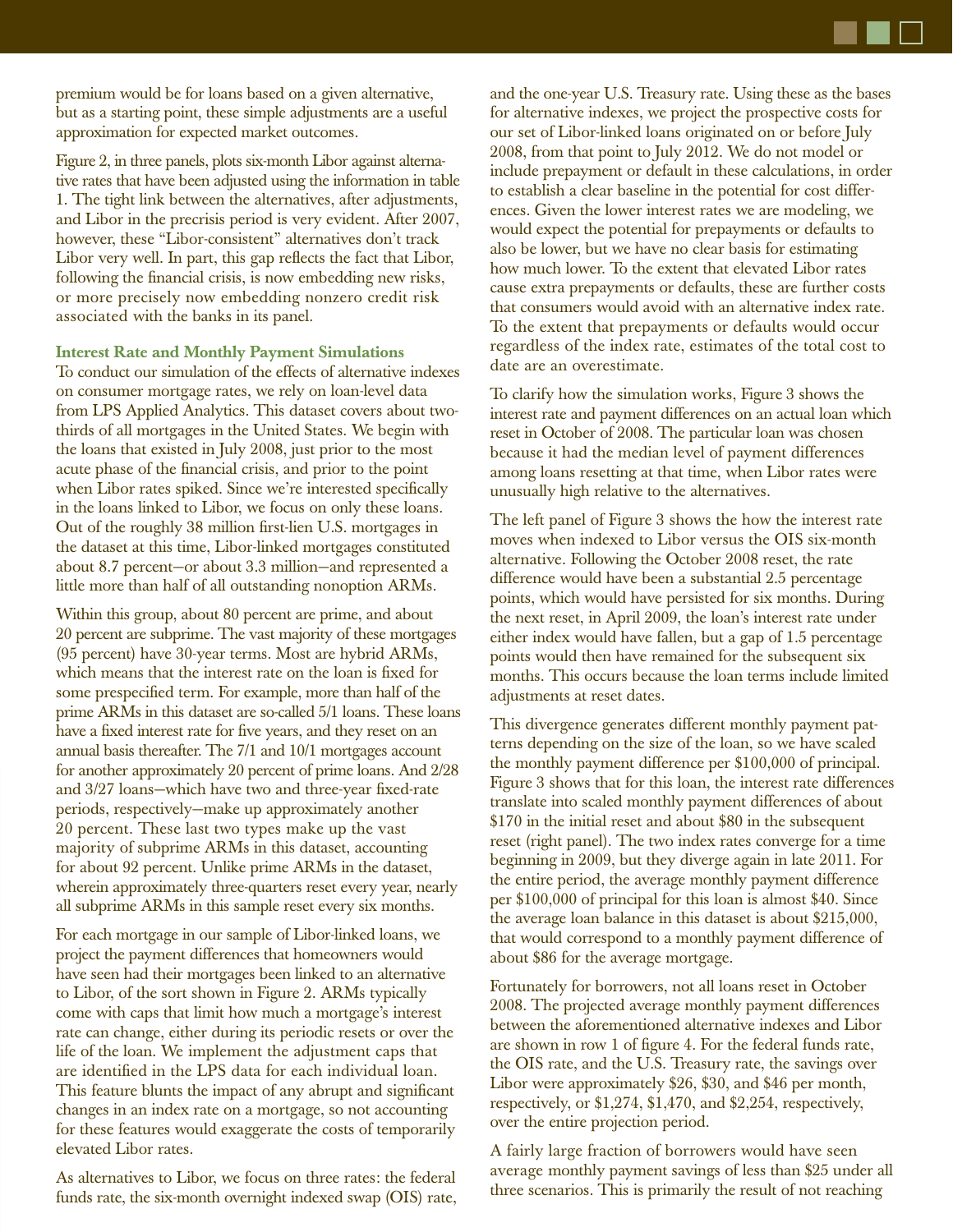



Note: There are 16.7 percent of loans that don't reset in the simulation period shown in row 1 ("all loans"). For these loans, the monthly payment difference between Libor and alternative indexes is 0. Sources: British Bankers' Association; Bloomberg Financial Services; "Selected Interest Rates," Statistical Release H.15., Federal Reserve Board; LPS Applied Analytics;

authors' calculations.

their reset period before 2012. A majority of these borrowers would still have been in the initial phase of their ARM contracts. For example, a 5/1 ARM has a fixed interest rate for five years before a reset occurs, so that a 2008 origination would not reset until next year. About 17 percent of the borrowers in our sample of borrowers would not experience a reset at all during the projection period.

While many borrowers would have seen no difference in their monthly payments, many more would have experienced substantial savings under the alternatives. Under all scenarios, about a third of borrowers would have seen savings equal to or greater than the average. Moreover, a sizeable fraction about 5 percent for the federal funds and OIS alternative rates and about 10 percent for the Treasury alternative rate—would have seen an average monthly payment difference equal to or exceeding \$100.

These differences, of course, can be even more substantial at times when Libor diverged sharply from other short-term borrowing rates, and mortgage holders faced resets. October 2008 is one such period, when the six-month Libor rate reached about 4.5 percent. For the affected borrowers, the savings they would have experienced had their loans been linked to alternatives based on the federal funds rate, the OIS rate, or the U.S. Treasury rate rather than Libor

amounted to approximately \$87, \$94, and \$116 per month, respectively (shown in row 2 of figure 4), or  $$4,263, $4,606$ , and \$5,684, respectively, over the entire projection period. In addition, a sizeable fraction—at least 5 percent for the federal funds and OIS alternative rates, and almost 10 percent for the Treasury alternative rate—would have seen an average monthly payment difference equal to or exceeding \$200.

Overall, our simulations indicate that the effect of the period of elevated Libor rates on many borrowers was limited due to the timing of their resets, but a sizable fraction of households with Libor-linked loans may have experienced substantial payment increases relative to similar alternative interest rates.

# **Conclusion**

We believe that there are viable alternatives to Libor for ARMs, which, if properly adjusted, could serve as an appropriate reference rate for consumer loans. In our view, both the one-year Treasury rate and the six-month OIS rate would be strong candidates as preferred reference rates for consumer loans. Both are market-determined rates, and for different reasons, neither contains any meaningful counterparty credit risk. In the case of U.S. Treasuries, the U.S. government is perceived to be a borrower that, as a practical matter, won't default. For OIS, since no principal is exchanged and the reciprocal interest obligations are netted against one another